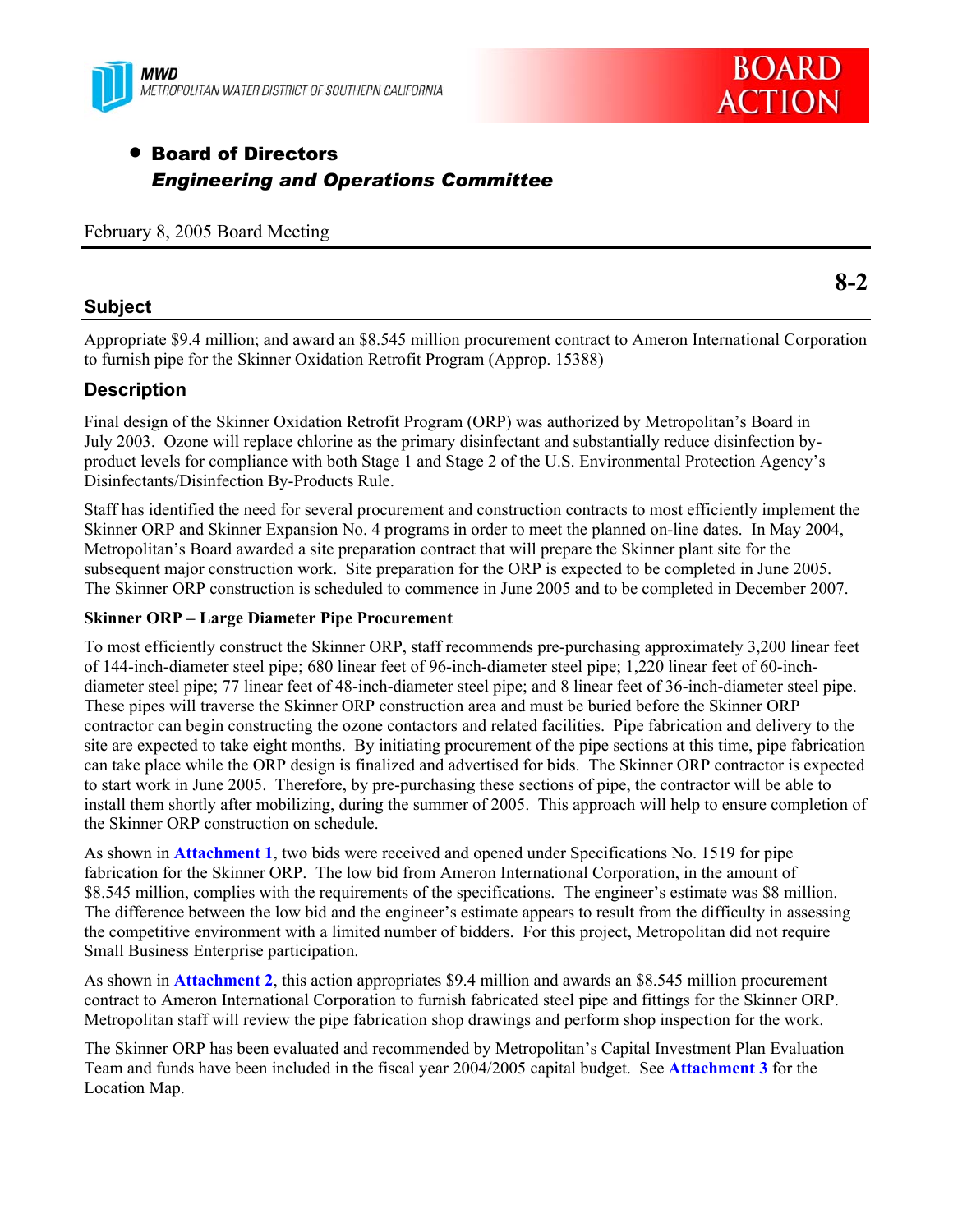## **Policy**

Metropolitan Water District Administrative Code Section 5108: Capital Project Appropriation Metropolitan Water District Administrative Code Section 8103: Competitive Bids Metropolitan Water District Administrative Code Section 8113: Awards

## **California Environmental Quality Act (CEQA)**

CEQA determination for Option #1:

The environmental effects from the construction and operation of the proposed Skinner Expansion No. 4 and Skinner ORP (collectively referred to as the projects) were evaluated in the Robert A. Skinner Filtration Plant Reliability and Quality Program Final Program Environmental Impact Report (Final PEIR). The Board certified the Final PEIR on July 8, 2003. The Board also approved the Findings of Fact (findings), the Statement of Overriding Considerations (SOC), the Mitigation Monitoring and Reporting Program (MMRP), and the projects themselves.

Subsequent to certification of the Final PEIR, various changes and refinements were made to the project. The potential impacts associated with these changes and refinements were evaluated in two separate environmental documents. First, acting as Lead Agency, Metropolitan prepared a Mitigated Negative Declaration (MND) entitled, "Robert A. Skinner Filtration Plant Reliability and Quality Program Additional Construction Use Area and Creek Crossing." The MND was distributed for a 30-day public review period beginning on December 19, 2003, and ending on January 17, 2004. The Board adopted the MND, related findings and a MMRP on April 13, 2004.

Second, again acting as Lead Agency, Metropolitan prepared a Negative Declaration (ND) entitled, "Robert A. Skinner Filtration Plant Reliability and Quality Program Refinements to the Program." The ND was distributed for a 30-day public review period beginning on August 31, 2004, and ending on September 29, 2004. The Board adopted the ND and related findings on November 9, 2004.

All of the above documentation, including other materials that constitute the record of proceedings upon which the Lead Agency decision is based, has been and will be on file at Metropolitan's headquarters located at 700 North Alameda Street, Los Angeles, CA 90012. The present proposed board actions are solely based on authorizing the procurement of large diameter pipes that were part of the project description in the PEIR, MND and ND and not on any substantial changes to the approved project itself. Hence, the previously adopted environmental documentation fully complies with CEQA and the State CEQA Guidelines. Accordingly, no further environmental documentation is necessary for the Board to act on with respect to the proposed actions.

The CEQA determination is: Determine that the proposed actions have been previously addressed in the certified 2003 Final PEIR, adopted MND, and adopted ND and related documents (adopted findings, adopted SOC and adopted MMRPs), and that no further environmental analysis or documentation is required.

CEQA determination for Option #2:

None required

## **Board Options/Fiscal Impacts**

#### **Option #1**

Adopt the CEQA determination and

- a. Appropriate \$9.4 million in budgeted funds; and
- b. Award a procurement contract for \$8.545 million to Ameron International Corporation to furnish fabricated steel pipe and fittings for the Skinner Oxidation Retrofit Program.

**Fiscal Impact:** \$9.4 million of budgeted funds under Approp. 15388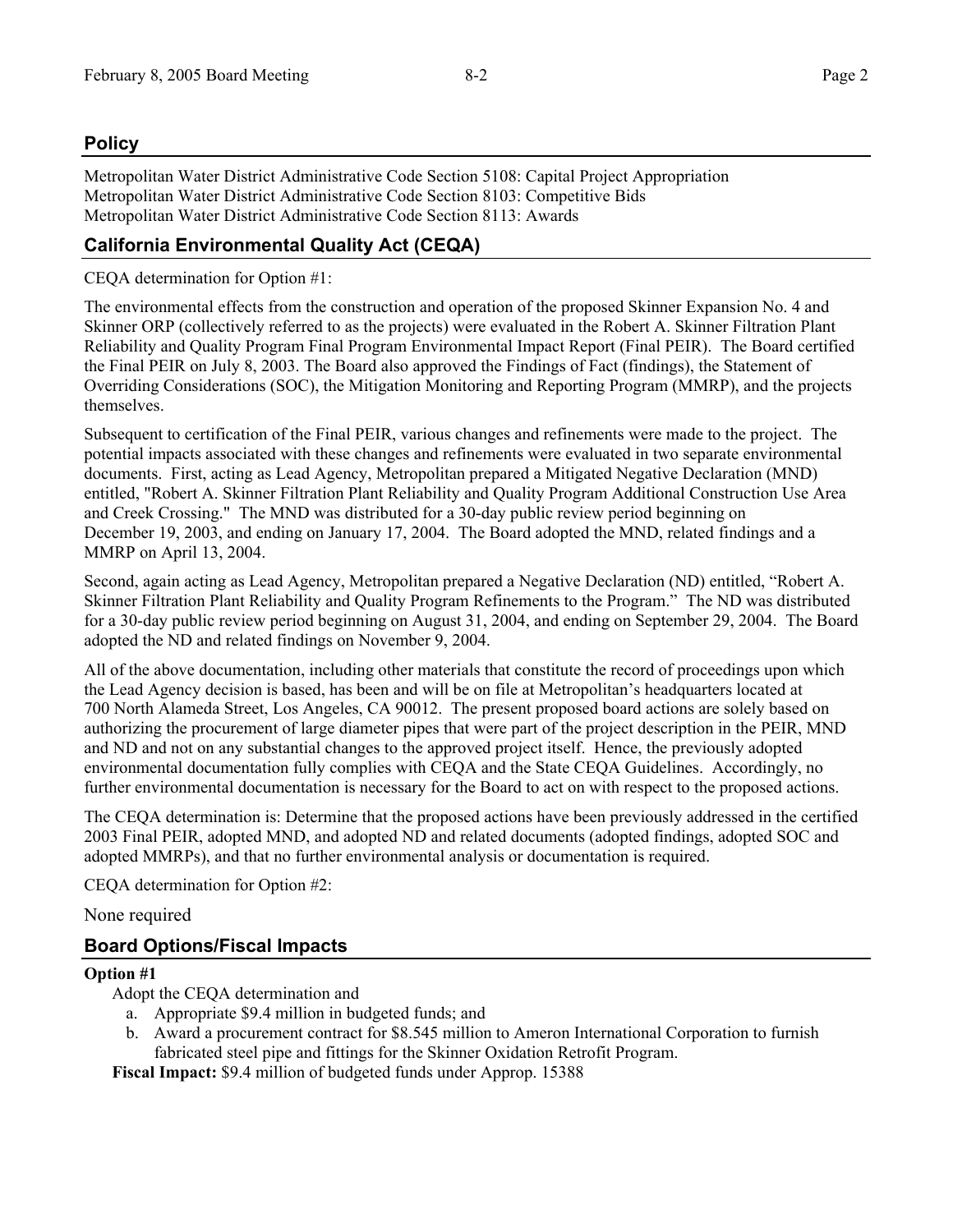#### **Option #2**

Do not award the pipe procurement contract and re-advertise in an attempt to receive more favorable bids. This option will delay completion of the Skinner ORP by three to four months. **Fiscal Impact:** None

#### **Option #3**

Do not award the pipe procurement contract and instead require the Skinner ORP contractor to purchase and install the pipe and fittings. This option will delay completion of the Skinner ORP by six to eight months. **Fiscal Impact:** None

#### **Staff Recommendation**

Option #1

1/6/2005 *Wolfe Date* 

*Manager, Corporate Resources* 

*Gilbert F. Ivey* 

*Interim Chief Executive Officer* 

1/16/2005 *Date* 

**Attachment 1 – Abstract of Bids Attachment 2 – Financial Statement Attachment 3 – Location Map**  BLA #3215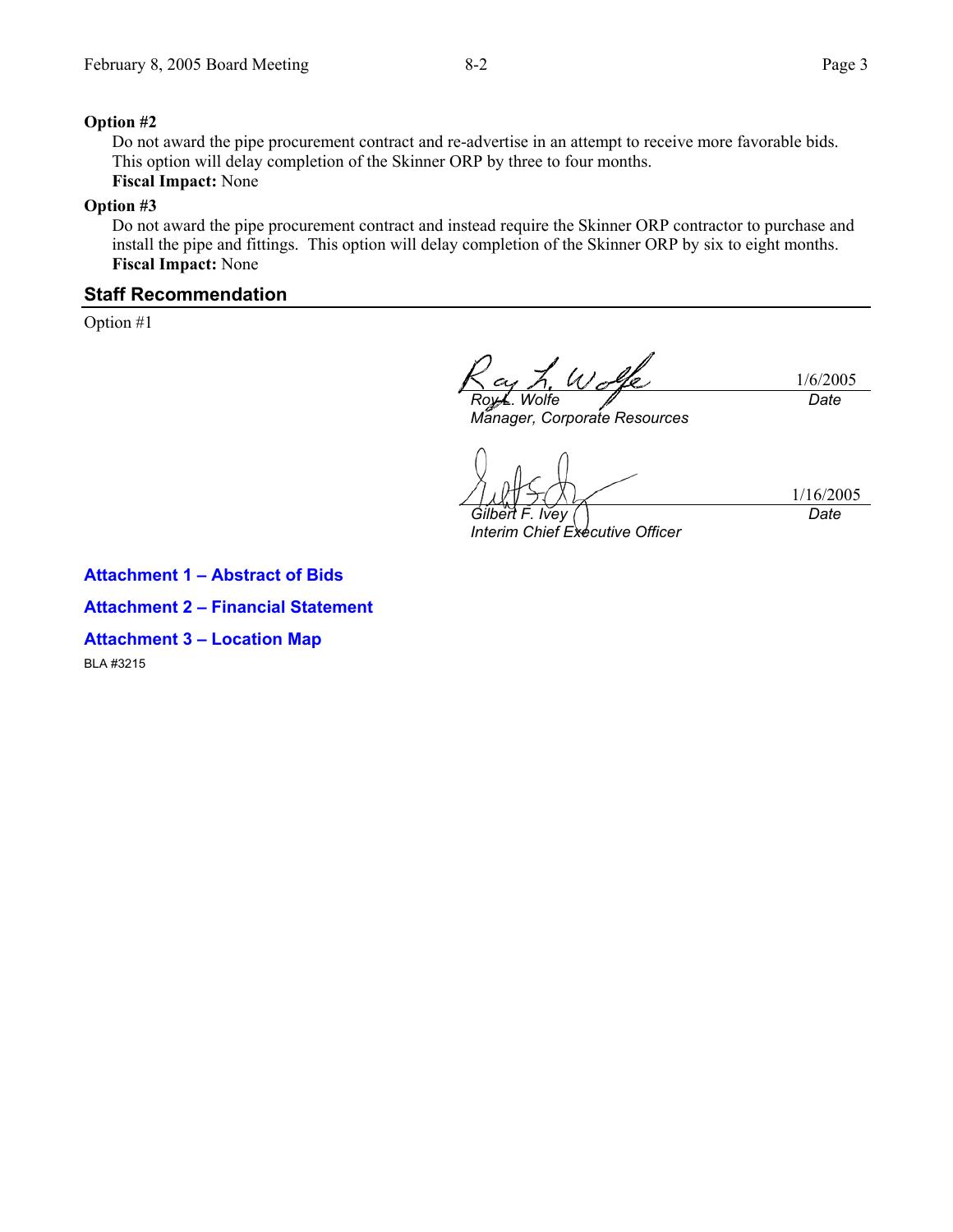### **The Metropolitan Water District of Southern California**

#### **Abstract of Bids Received on December 6, 2004 at 10:00 A.M.**

### **Specifications No. 1519**

## **Furnishing Fabricated Steel Pipe and Fittings for Robert A. Skinner Water Treatment Plant Oxidation Retrofit Program and Washwater Reclamation Plant No. 3**

The contract consists of furnishing fabricated steel pipe and fittings. The size and length of pipe sections are approximately 3,200 linear feet of 144-inch-diameter pipe, 680 linear feet of 96-inch-diameter pipe, 1,220 linear feet of 60-inch-diameter pipe, 77 linear feet of 48-inch-diameter pipe, and 8 linear feet of 36-inch-diameter pipe.

#### **Engineer's Estimate: \$8,000,000**

| <b>Bidder and Location</b>                 | Total       | <b>SBE \$</b> | SBE % | <b>Met SBE</b> |
|--------------------------------------------|-------------|---------------|-------|----------------|
| Ameron International, Rancho Cucamonga, CA | \$8,545,000 | N/A           | N/A   | N/A            |
| Northwest Pipe Co., Riverside, CA          | \$8,660,209 | N/A           | N/A   | N/A            |

N/A – Not Applicable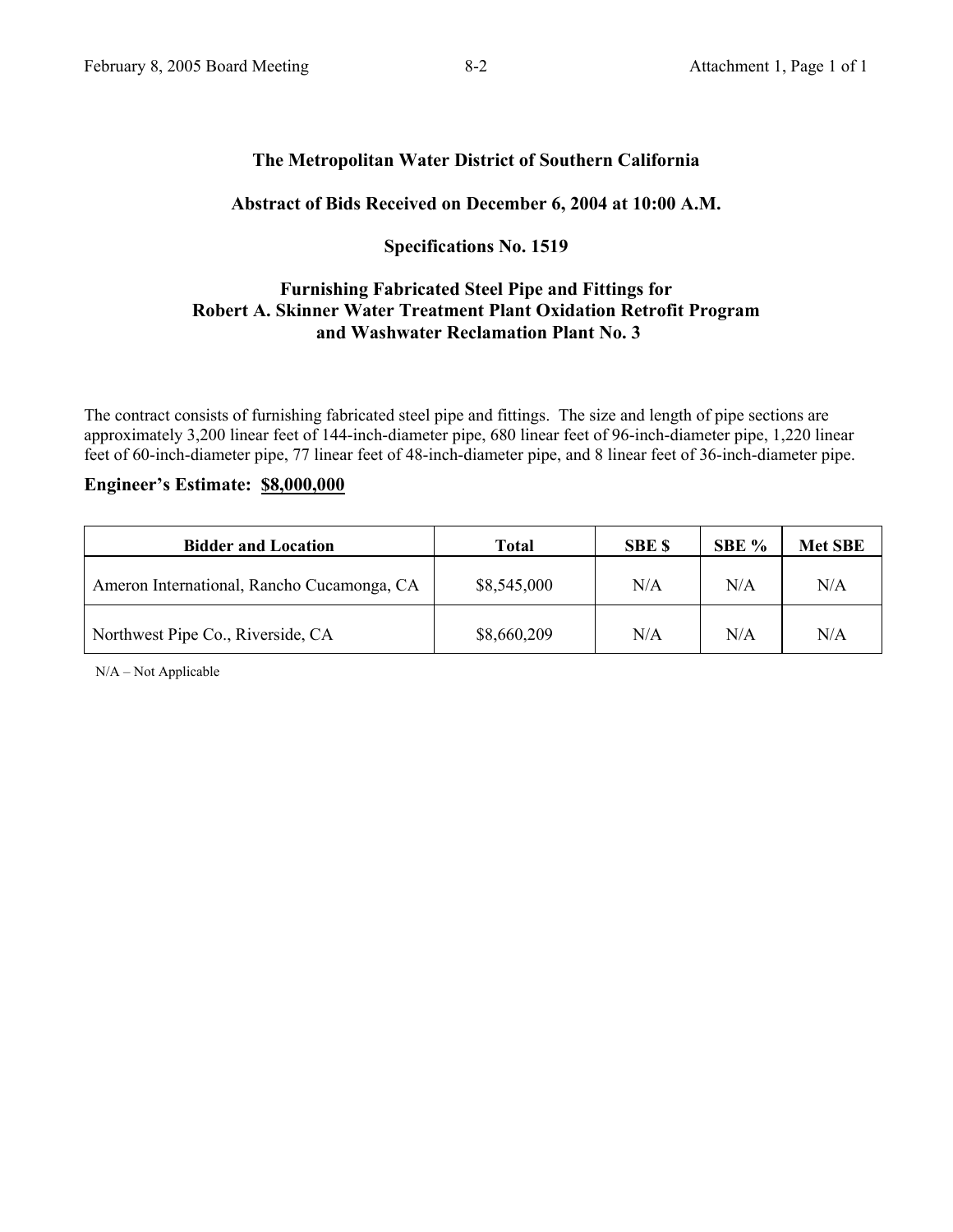## **Financial Statement for Skinner Oxidation Retrofit Program**

A breakdown of Board Action No. 6 for Appropriation No. 15388 for the Skinner Oxidation Retrofit Program is as follows:

|                                        | <b>Previous</b><br><b>Total</b><br>Appropriated<br><b>Amount</b><br>( <b>Nov.</b> 2004) | <b>Current</b><br><b>Board</b><br><b>Action No. 6</b><br>(Feb. 2005) | <b>New Total</b><br>Appropriated<br><b>Amount</b> |
|----------------------------------------|-----------------------------------------------------------------------------------------|----------------------------------------------------------------------|---------------------------------------------------|
| Labor                                  |                                                                                         |                                                                      |                                                   |
| Studies and Investigations             | \$1,540,000                                                                             | \$<br>$\boldsymbol{0}$                                               | \$1,540,000                                       |
| Design and Specifications              | 136,000                                                                                 | $\boldsymbol{0}$                                                     | 136,000                                           |
| Owner Costs (Program management)       | 2,409,000                                                                               | 81,000                                                               | 2,490,000                                         |
| <b>Submittals Review</b>               | 528,000                                                                                 | 80,000                                                               | 608,000                                           |
| <b>Metropolitan Force Construction</b> | 264,000                                                                                 | $\boldsymbol{0}$                                                     | 264,000                                           |
| Construction Inspection and Support    | 1,136,000                                                                               | 197,000                                                              | 1,333,000                                         |
| Control System Integration             | 404,000                                                                                 | 0                                                                    | 404,000                                           |
| Materials and Supplies                 | 293,000                                                                                 | $\boldsymbol{0}$                                                     | 293,000                                           |
| Ozone Equipment Procurement            | 8,409,000                                                                               | $\boldsymbol{0}$                                                     | 8,409,000                                         |
| Pipe Procurement                       | $\boldsymbol{0}$                                                                        | 8,545,000                                                            | 8,545,000                                         |
| <b>Incidental Expenses</b>             | 250,000                                                                                 | 0                                                                    | 250,000                                           |
| Professional/Technical Services        | 13,648,000                                                                              | 15,000                                                               | 13,663,000                                        |
| <b>Equipment Use</b>                   | 80,000                                                                                  | 0                                                                    | 80,000                                            |
| Contracts                              | 7,996,000                                                                               | $\theta$                                                             | 7,996,000                                         |
| <b>Remaining Budget</b>                | 4,789,000                                                                               | 482,000                                                              | 5,271,000                                         |
| <b>Total</b>                           | \$41,882,000                                                                            | \$9,400,000                                                          | \$51,282,000                                      |

#### **Funding Request**

| <b>Program Name:</b>              | Skinner Oxidation Retrofit Program                            |                                  |               |  |  |
|-----------------------------------|---------------------------------------------------------------|----------------------------------|---------------|--|--|
| <b>Source of Funds:</b>           | Revenue Bonds, Replacement and Refurbishment or General Funds |                                  |               |  |  |
| <b>Appropriation No.:</b>         | 15388                                                         | <b>Board Action No.:</b>         | 6             |  |  |
| <b>Requested Amount:</b>          | \$9,400,000                                                   | <b>Capital Program No.:</b>      | 15388-W       |  |  |
| <b>Total Appropriated Amount:</b> | \$51,282,000                                                  | <b>Capital Program Page No.:</b> | $E-58$        |  |  |
| <b>Total Program Estimate:</b>    | \$176,200,000                                                 | <b>Program Goal:</b>             | WQ/Compliance |  |  |